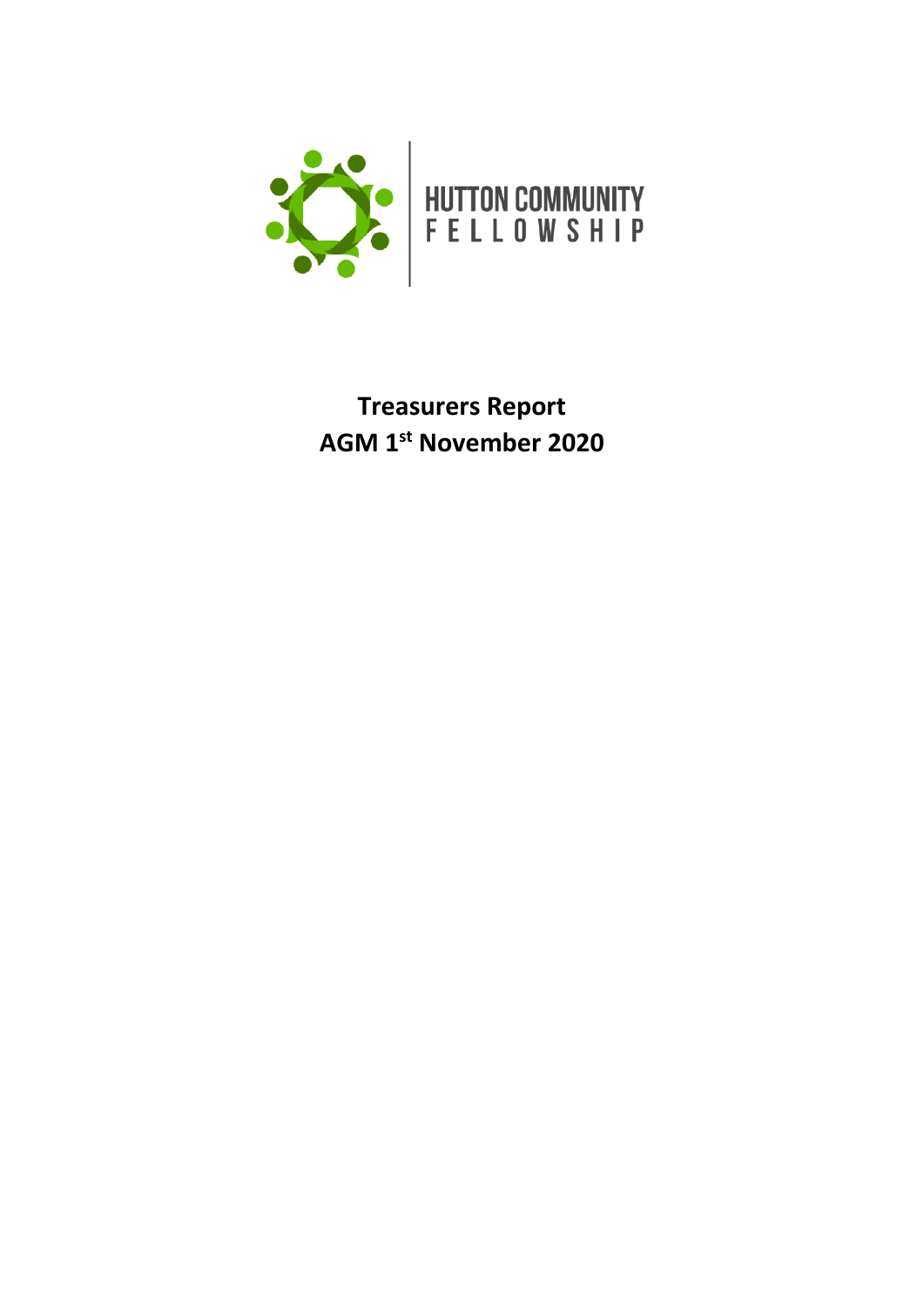At this year's AGM, we are reporting the accounts up to the year end,  $31<sup>st</sup>$  March 2020 and the activity of the accounts up to date.

## **Accounts 1 st April 2019 to 31st March 2020**

For the year 1<sup>st</sup> April 2019 to 31<sup>st</sup> March 2020, we have received £12,053.92 from the Ewehill 6 windfarm funding on 25/07/2020 and £2,364.95 in July 2019 from the MINSCA windfarm funding on 30/07/2020.

We had a brought forward balance of the 2018/19 MINCA funding of £663.05 and on Ewehill funding of £29762.38.

Expenses paid out of the MINSCA funding up to  $31^{st}$  March 2019 totalled £1,768.31, paying for:

| Insurance, Admin and Hall Hire    | £353.37  |
|-----------------------------------|----------|
| <b>Hutton Primary School Trip</b> | £300.00  |
| <b>Community Events</b>           | £1050.00 |
| <b>Repairs to Notice Board</b>    | £64.94   |

Expenses paid out of the Ewehill 6 funding up to  $31<sup>st</sup>$  March 2019 totalled £4,415.55 paying for:

| £5.00     |
|-----------|
| £1,262.95 |
| £515.00   |
| £1100.00  |
| £108.00   |
| £515.00   |
| £210.00   |
| £669.50   |
|           |

There has been no expense incurred from unrestricted fund, but there has been a realignment of the MINSCA reserve balance, which has seen a reduction of our unrestricted reserves moved to restricted MINSCA reserves of £265.35.

This provided a surplus income after expenditure of £8235.01.

The opening bank balance on the accounts was £31,915.75.

The closing bank balance on the accounts was £40,150.76 of which £39,814.38 was restricted funding with £336.38 unrestricted.

The restricted fund balance of MINSCA was £2383.63 as at 31/03/2020.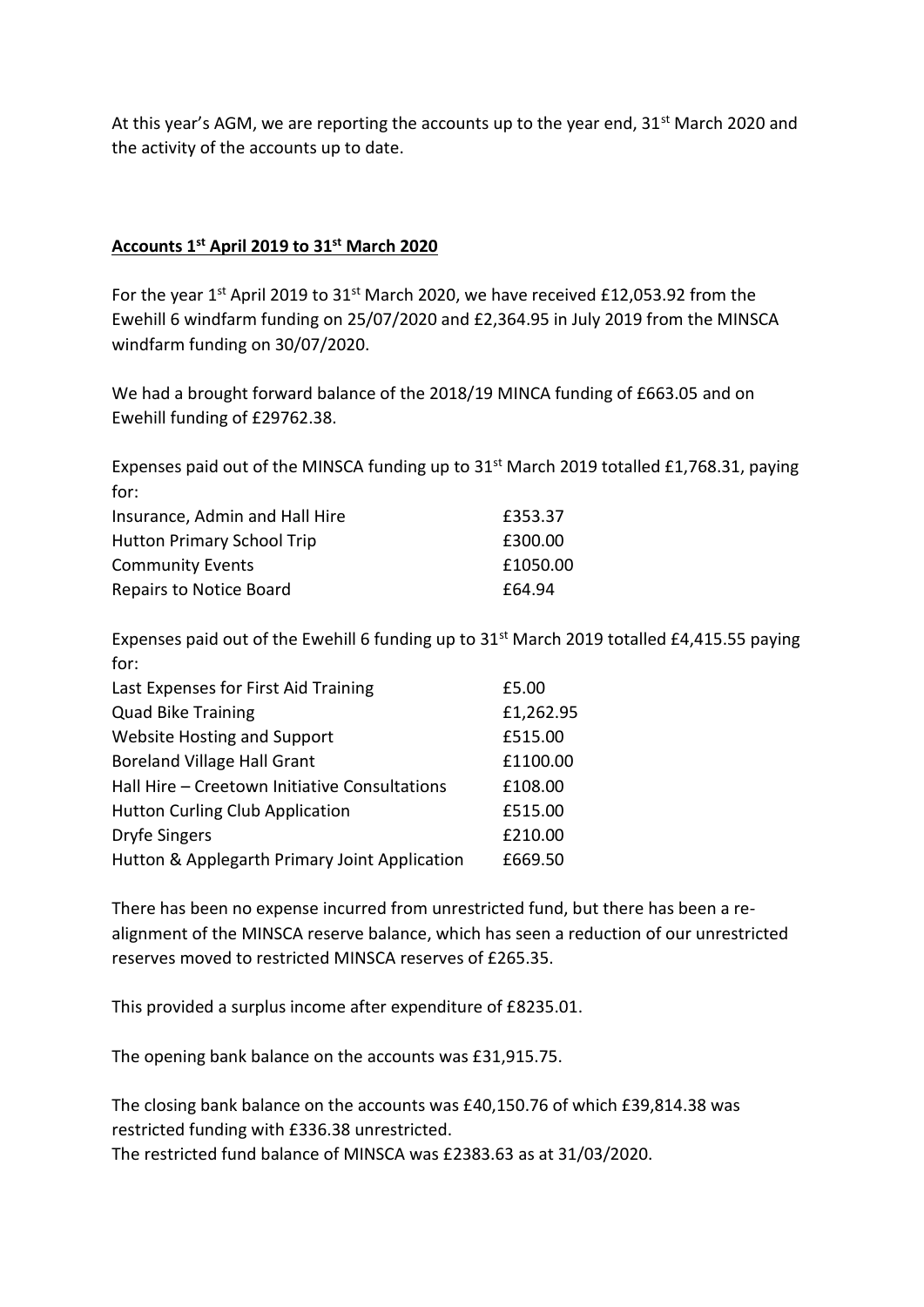The fund balance of Ewehill 6 was £37,430.75.

The accounts have been prepared by Theresa Parker, Treasurer and Independently Examined by Gerald McGill of Farries, Kirk & McVean.

It was noticed yesterday the Signed Accounts prepared by Farries Kirk and McVean have omitted the surplus funds on the Statement of Balances and amendment has been requested for this.

### **Accounts to date 1st April 2020 to 1st November 2020**

In July we received £10878,.96 from DECBG for the Ewehill 6 windfarm funding and in August we received £2,317.01 from D&G Council for the MINSCA 2020/21 windfarm funding and, giving a total income of £13,195.87 to date.

Minsca Expenditure

So far, we have not spent anything from the MINCA funding.

| <b>Ewehill 6 Expenditure</b>                       |          |
|----------------------------------------------------|----------|
| So far, we have spent £5,270.23, made up of:       |          |
| <b>Dryfe Valley Singers</b>                        | £150.00  |
| Abelour Children's Trust COVID Meals for residence | £600.00  |
| Boreland Hall - Hand Dryers                        | £1989.00 |
| Boreland Hall - B/band, Fencing & COVID Resilience | £1853.28 |
| <b>COVID Community Volunteers</b>                  | £162.95  |
| Website Hosting & Support                          | £515.00  |

Total Expenditure this year to date is £5,270.23. Surplus Income over expenditure is £7,925.74.

The current balance in the bank as per the accounts as of today's date is £48.076.50 of which £47,740.12 is restricted and £338.38 is unrestricted.

There are no outstanding cheques that are marked as uncleared through the bank.